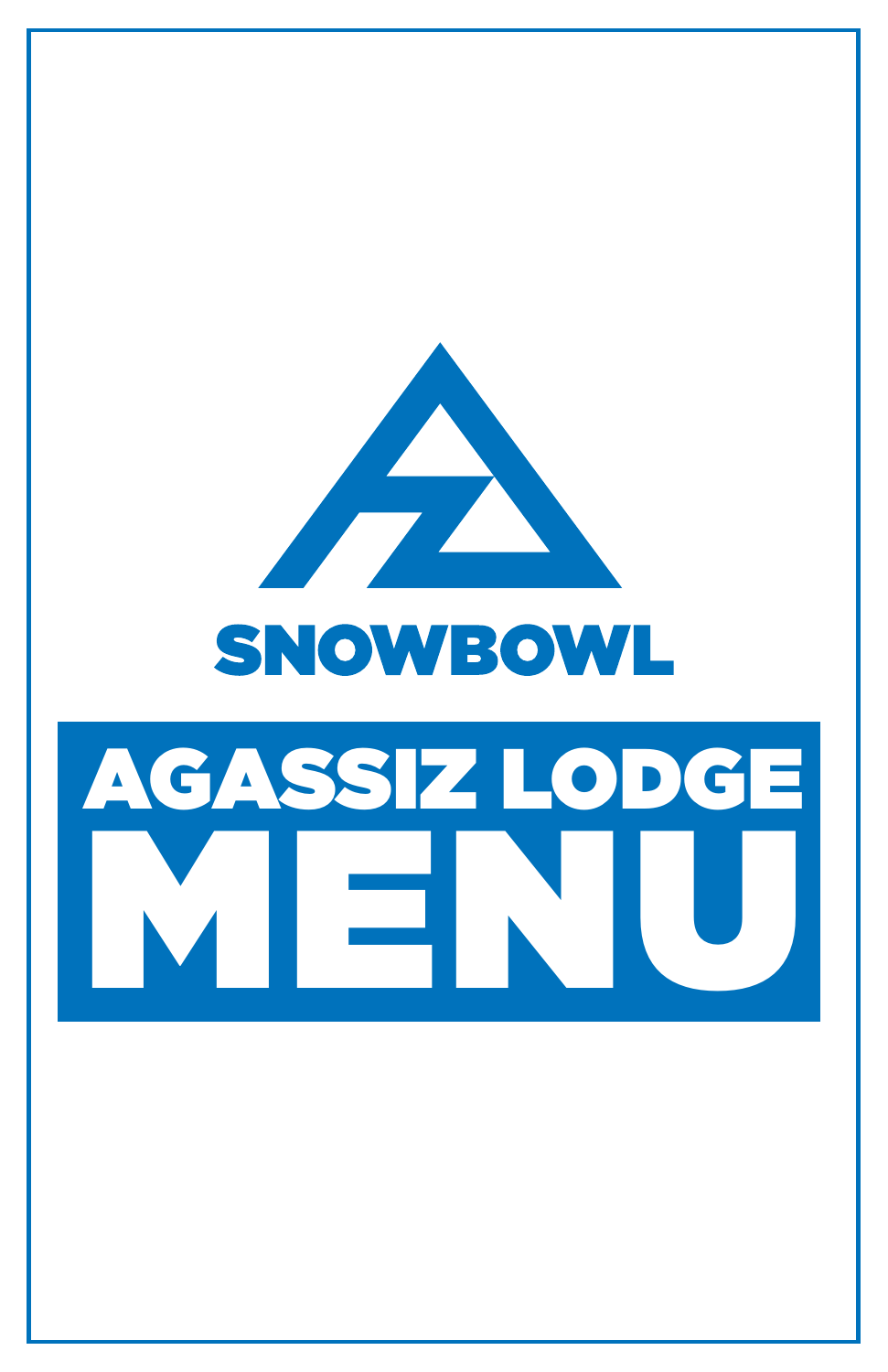# SNACKS & STARTERS

#### Pretzel Bites \$10.00 Bite size pretzels. Served with beer cheese sauce

Mini Corn Dogs \$10.00 10 bite size turkey corn dogs

Chicken Nuggets & Fries Basket \$14.00 10 nuggets served with a load of fries

#### Humphreys Quesadilla \$13.00

Cheese, Served with salsa , sour cream and guac +\$3 for Steak or Chicken

# SNOWBOWL RICE BOWLS

All bowls are made with white rice

## Sundance \$13.00

mushrooms | roasted cauliflower | carrots | sun dried tomatoes | roasted corn and peppers | grilled onions | Sesame Ginger Dressing

#### Meadows \$13.00

mixed greens | baked falafel crumbles | roasted cauliflower | avocado | cucumber | chickpeas | lemon tahini vinaigrette

## Santa Fe \$14.00

grilled chicken | chipotle seasoning | roasted corn and peppers | black bean salsa | red onion | avocado | Chipotle Aioli

## Volcano \$14.00

grilled chicken | sweet teriyaki sauce | broccoli | carrots | edamame | green onion | sesame seeds

## Sunset \$15.00

blackened ahi | mixed greens | edamame | red cabbage | carrots | thai peanut dressing

#### Rustler \$16.00

peppercorn grilled steak | baked fingerling potatoes | roasted cauliflower | sauteed mushrooms | caramelized onions | Chimichurri aioli

## ORDER FOOD ONLINE

1. Scan the QR Code to check out our menu and order your favorites!

2. At checkout, select "Please Deliver to My Table" and enter your table number.

3. Please stay at your current table after placing your order. Your server will bring your food and drinks when ready!